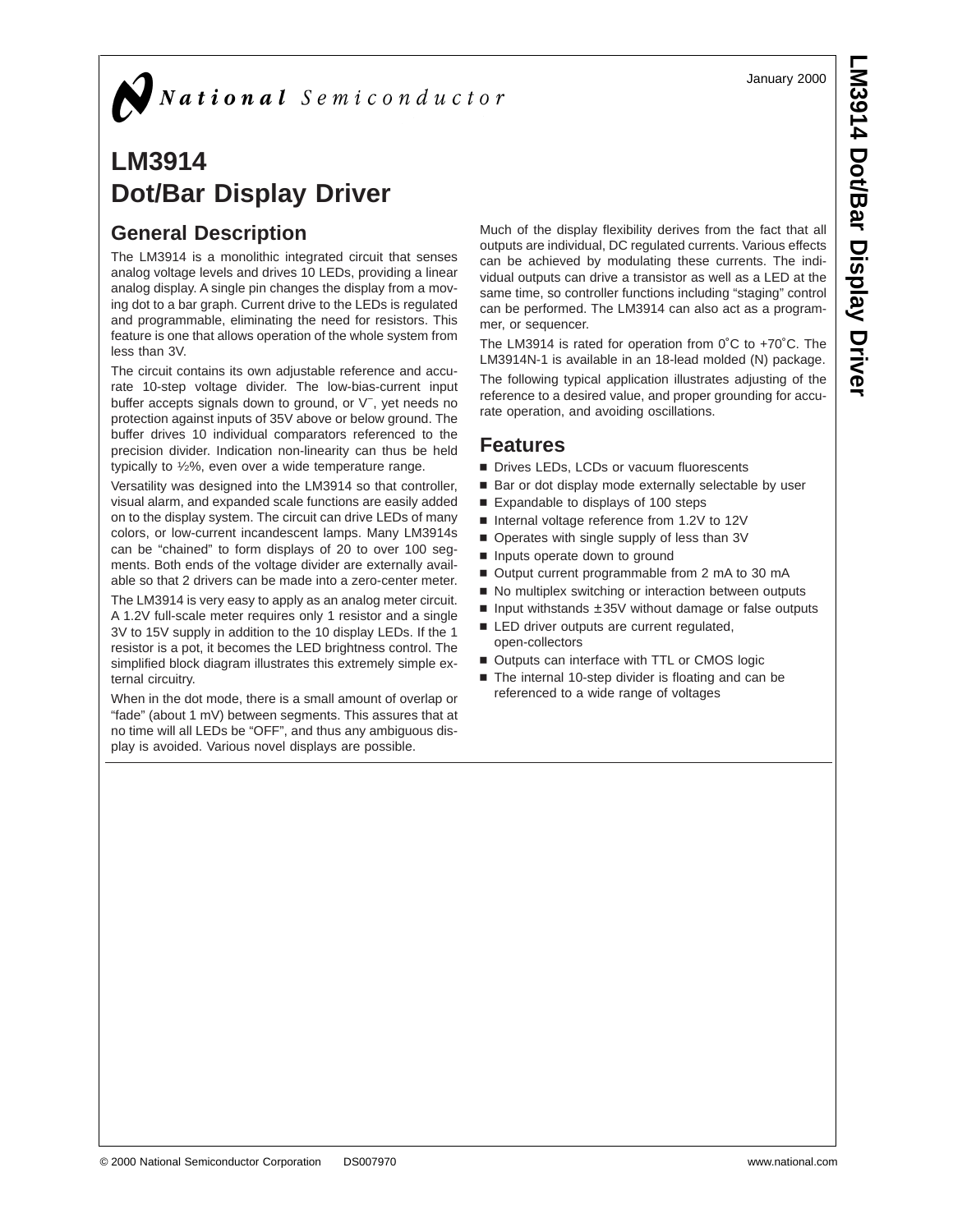# **Typical Applications**

**LM3914**



**Note:** Grounding method is typical of all uses. The 2.2 µF tantalum or 10 µF aluminum electrolytic capacitor is needed if leads to the LED supply are 6" or longer.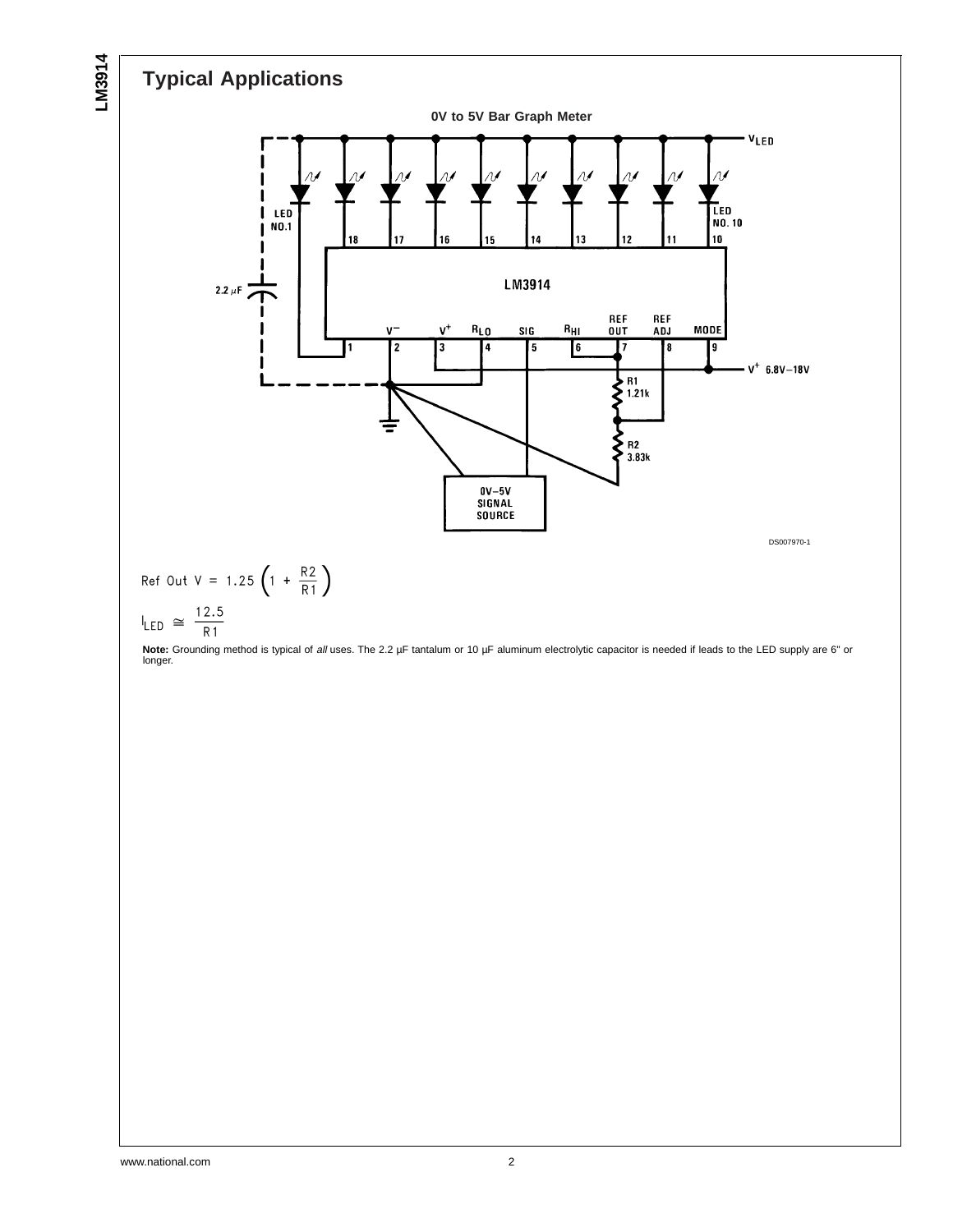## **Absolute Maximum Ratings (Note 1)**

**If Military/Aerospace specified devices are required, please contact the National Semiconductor Sales Office/ Distributors for availability and specifications.**

| Power Dissipation (Note 6)        |                    |
|-----------------------------------|--------------------|
| Molded DIP (N)                    | 1365 mW            |
| Supply Voltage                    | 25V                |
| Voltage on Output Drivers         | 25V                |
| Input Signal Overvoltage (Note 4) | ±35V               |
| Divider Voltage                   | $-100$ mV to $V^+$ |
|                                   |                    |

| Reference Load Current                                                  | 10 mA                                |
|-------------------------------------------------------------------------|--------------------------------------|
| Storage Temperature Range                                               | $-55^{\circ}$ C to +150 $^{\circ}$ C |
| Soldering Information<br>Dual-In-Line Package<br>Soldering (10 seconds) | $260^{\circ}$ C                      |
| Plastic Chip Carrier Package<br>Vapor Phase (60 seconds)                | $215^{\circ}$ C                      |
| Infrared (15 seconds)                                                   | $220^{\circ}$ C                      |

See AN-450 "Surface Mounting Methods and Their Effect on Product Reliability" for other methods of soldering surface mount devices.

## **Electrical Characteristics** (Notes 2, 4)

| <b>Parameter</b>                                                                                                                                                                                                                                                                                                                                                                                                                                                                                                                                                                                         | <b>Conditions (Note 2)</b>                                                 |                                         | Min   | <b>Typ</b>   | Max            | <b>Units</b> |
|----------------------------------------------------------------------------------------------------------------------------------------------------------------------------------------------------------------------------------------------------------------------------------------------------------------------------------------------------------------------------------------------------------------------------------------------------------------------------------------------------------------------------------------------------------------------------------------------------------|----------------------------------------------------------------------------|-----------------------------------------|-------|--------------|----------------|--------------|
| <b>COMPARATOR</b>                                                                                                                                                                                                                                                                                                                                                                                                                                                                                                                                                                                        |                                                                            |                                         |       |              |                |              |
| Offset Voltage, Buffer and First<br>Comparator                                                                                                                                                                                                                                                                                                                                                                                                                                                                                                                                                           | $0V \le V_{RLO} = V_{RHI} \le 12V$ ,<br>$I_{LED} = 1$ mA                   |                                         |       | 3            | 10             | mV           |
| Offset Voltage, Buffer and Any Other<br>Comparator                                                                                                                                                                                                                                                                                                                                                                                                                                                                                                                                                       | $0V \leq V_{RLO} = V_{RHI} \leq 12V$ ,<br>$I_{LED} = 1$ mA                 |                                         |       | 3            | 15             | mV           |
| Gain (ΔI <sub>LED</sub> /ΔV <sub>IN</sub> )                                                                                                                                                                                                                                                                                                                                                                                                                                                                                                                                                              |                                                                            | $I_{L(REF)} = 2$ mA, $I_{LED} = 10$ mA  |       | 8            |                | mA/mV        |
| Input Bias Current (at Pin 5)                                                                                                                                                                                                                                                                                                                                                                                                                                                                                                                                                                            | $0V \le V_{IN} \le V^+ - 1.5V$                                             |                                         |       | 25           | 100            | nA           |
| Input Signal Overvoltage                                                                                                                                                                                                                                                                                                                                                                                                                                                                                                                                                                                 | No Change in Display                                                       |                                         | $-35$ |              | 35             | V            |
| <b>VOLTAGE-DIVIDER</b>                                                                                                                                                                                                                                                                                                                                                                                                                                                                                                                                                                                   |                                                                            |                                         |       |              |                |              |
| Divider Resistance                                                                                                                                                                                                                                                                                                                                                                                                                                                                                                                                                                                       | Total, Pin 6 to 4                                                          |                                         |       | 12           | 17             | kΩ           |
| Accuracy                                                                                                                                                                                                                                                                                                                                                                                                                                                                                                                                                                                                 | (Note 3)                                                                   |                                         |       | 0.5          | $\overline{2}$ | $\%$         |
| <b>VOLTAGE REFERENCE</b>                                                                                                                                                                                                                                                                                                                                                                                                                                                                                                                                                                                 |                                                                            |                                         |       |              |                |              |
| Output Voltage                                                                                                                                                                                                                                                                                                                                                                                                                                                                                                                                                                                           | 0.1 mA $\leq$ $I_{L(REF)} \leq$ 4 mA,<br>$V^+$ = $V_{LED}$ = 5V            |                                         | 1.2   | 1.28         | 1.34           | V            |
| Line Regulation                                                                                                                                                                                                                                                                                                                                                                                                                                                                                                                                                                                          | $3V \leq V^+ \leq 18V$                                                     |                                         |       | 0.01         | 0.03           | %/V          |
| Load Regulation                                                                                                                                                                                                                                                                                                                                                                                                                                                                                                                                                                                          | 0.1 mA $\leq$ $I_{L(REF)} \leq$ 4 mA,<br>$V^+ = V_{LED} = 5V$              |                                         |       | 0.4          | 2              | $\%$         |
| Output Voltage Change with<br>Temperature                                                                                                                                                                                                                                                                                                                                                                                                                                                                                                                                                                | $0^{\circ}C \leq T_A \leq +70^{\circ}C, I_{L(REF)} = 1$ mA,<br>$V^+ = 5V$  |                                         |       | 1            |                | %            |
| <b>Adjust Pin Current</b>                                                                                                                                                                                                                                                                                                                                                                                                                                                                                                                                                                                |                                                                            |                                         |       | 75           | 120            | μA           |
| <b>OUTPUT DRIVERS</b>                                                                                                                                                                                                                                                                                                                                                                                                                                                                                                                                                                                    |                                                                            |                                         |       |              |                |              |
| <b>LED Current</b>                                                                                                                                                                                                                                                                                                                                                                                                                                                                                                                                                                                       |                                                                            | $V^+ = V_{LED} = 5V, l_{L(REF)} = 1 mA$ |       | 10           | 13             | mA           |
| LED Current Difference (Between                                                                                                                                                                                                                                                                                                                                                                                                                                                                                                                                                                          | $V_{LED} = 5V$                                                             | $I_{LED} = 2 mA$                        |       | 0.12         | 0.4            |              |
| Largest and Smallest LED Currents)                                                                                                                                                                                                                                                                                                                                                                                                                                                                                                                                                                       |                                                                            | $I_{LED} = 20 \text{ mA}$               |       | 1.2          | 3              | mA           |
| <b>LED Current Regulation</b>                                                                                                                                                                                                                                                                                                                                                                                                                                                                                                                                                                            | $2V \leq V_{LED} \leq 17V$                                                 | $I_{LED} = 2 mA$                        |       | 0.1          | 0.25           |              |
|                                                                                                                                                                                                                                                                                                                                                                                                                                                                                                                                                                                                          |                                                                            | $I_{LED} = 20 \text{ mA}$               |       | $\mathbf{1}$ | 3              | mA           |
| Dropout Voltage                                                                                                                                                                                                                                                                                                                                                                                                                                                                                                                                                                                          | $I_{LED(ON)} = 20$ mA, $V_{LED} = 5V$ ,<br>$\Delta I_{LED} = 2 \text{ mA}$ |                                         |       |              | 1.5            | V            |
| <b>Saturation Voltage</b>                                                                                                                                                                                                                                                                                                                                                                                                                                                                                                                                                                                | $I_{LED}$ = 2.0 mA, $I_{L(REF)}$ = 0.4 mA                                  |                                         |       | 0.15         | 0.4            | V            |
| Output Leakage, Each Collector                                                                                                                                                                                                                                                                                                                                                                                                                                                                                                                                                                           | (Bar Mode) (Note 5)                                                        |                                         |       | 0.1          | 10             | μA           |
| Output Leakage                                                                                                                                                                                                                                                                                                                                                                                                                                                                                                                                                                                           | (Dot Mode)                                                                 | Pins 10-18                              |       | 0.1          | 10             | μA           |
|                                                                                                                                                                                                                                                                                                                                                                                                                                                                                                                                                                                                          | (Note 5)                                                                   | Pin 1                                   | 60    | 150          | 450            | μA           |
| <b>SUPPLY CURRENT</b>                                                                                                                                                                                                                                                                                                                                                                                                                                                                                                                                                                                    |                                                                            |                                         |       |              |                |              |
| Standby Supply Current                                                                                                                                                                                                                                                                                                                                                                                                                                                                                                                                                                                   | $V^+ = 5V,$                                                                |                                         |       | 2.4          | 4.2            |              |
| (All Outputs Off)                                                                                                                                                                                                                                                                                                                                                                                                                                                                                                                                                                                        | $\frac{I_{L(REF)} = 0.2 \text{ mA}}{V^+ = 20 V,}$                          |                                         |       |              |                | mA           |
|                                                                                                                                                                                                                                                                                                                                                                                                                                                                                                                                                                                                          | $I_{L(REF)} = 1.0 \text{ mA}$                                              |                                         |       | 6.1          | 9.2            | mA           |
| Note 1: Absolute Maximum Ratings indicate limits beyond which damage to the device may occur. Operating Ratings indicate conditions for which the device is func-<br>tional, but do not quarantee specific performance limits. Electrical Characteristics state DC and AC electrical specifications under particular test conditions which quar-<br>antee specific performance limits. This assumes that the device is within the Operating Ratings. Specifications are not guaranteed for parameters where no limit is<br>given, however, the typical value is a good indication of device performance. |                                                                            |                                         |       |              |                |              |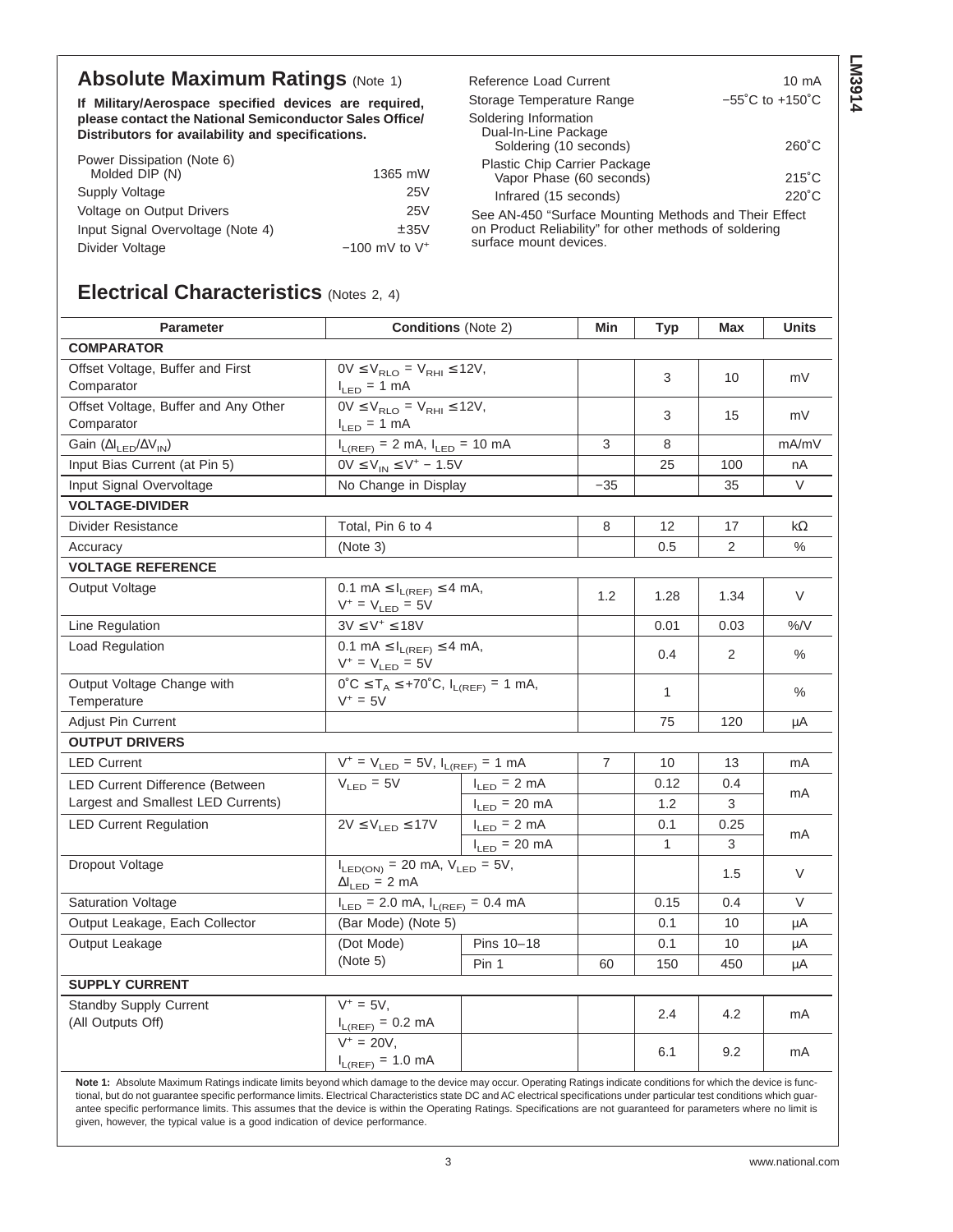### **Electrical Characteristics** (Notes 2, 4) (Continued)

**Note 2:** Unless otherwise stated, all specifications apply with the following conditions:

 $3 V_{DC} \le V^+ \le 20 V_{DC}$  V<sub>REF</sub>, V<sub>RHI</sub>, V<sub>RLO</sub> ≤ (V<sup>+</sup> – 1.5V)  $3 V_{DC} \le V_{LED} \le V^+$  0V  $\le V_{IN} \le V^+ - 1.5V$  $-0.015V \le V_{RLO} \le 12 V_{DC}$  T<sub>A</sub> = +25°C, I<sub>L(REF)</sub> = 0.2 mA, V<sub>LED</sub> = 3.0V, pin 9 connected to pin 3 (Bar Mode).  $-0.015V \le V<sub>RHI</sub> \le 12 V<sub>DC</sub>$ 

For higher power dissipations, pulse testing is used.

Note 3: Accuracy is measured referred to +10.000 V<sub>DC</sub> at pin 6, with 0.000 V<sub>DC</sub> at pin 4. At lower full-scale voltages, buffer and comparator offset voltage may add significant error.

Note 4: Pin 5 input current must be limited to ±3 mA. The addition of a 39k resistor in series with pin 5 allows ±100V signals without damage.

Note 5: Bar mode results when pin 9 is within 20 mV of V<sup>+</sup>. Dot mode results when pin 9 is pulled at least 200 mV below V<sup>+</sup> or left open circuit. LED No. 10 (pin 10 output current) is disabled if pin 9 is pulled 0.9V or more below  $V_{LED}$ .

**Note 6:** The maximum junction temperature of the LM3914 is 100˚C. Devices must be derated for operation at elevated temperatures. Junction to ambient thermal resistance is 55˚C/W for the molded DIP (N package).

## **Definition of Terms**

**Accuracy:** The difference between the observed threshold voltage and the ideal threshold voltage for each comparator. Specified and tested with 10V across the internal voltage divider so that resistor ratio matching error predominates over comparator offset voltage.

**Adjust Pin Current:** Current flowing out of the reference adjust pin when the reference amplifier is in the linear region.

**Comparator Gain:** The ratio of the change in output current  $(I_{LED})$  to the change in input voltage  $(V_{IN})$  required to produce it for a comparator in the linear region.

**Dropout Voltage:** The voltage measured at the current source outputs required to make the output current fall by 10%.

**Input Bias Current:** Current flowing out of the signal input when the input buffer is in the linear region.

## **Typical Performance Characteristics**

**LED Current Regulation:** The change in output current over the specified range of LED supply voltage  $(V_{LED})$  as measured at the current source outputs. As the forward voltage of an LED does not change significantly with a small change in forward current, this is equivalent to changing the voltage at the LED anodes by the same amount.

**Line Regulation:** The average change in reference output voltage over the specified range of supply voltage  $(V^+)$ .

**Load Regulation:** The change in reference output voltage  $(V_{REF})$  over the specified range of load current  $(I_{L(REF)})$ .

**Offset Voltage:** The differential input voltage which must be applied to each comparator to bias the output in the linear region. Most significant error when the voltage across the internal voltage divider is small. Specified and tested with pin 6 voltage ( $V<sub>RHI</sub>$ ) equal to pin 4 voltage ( $V<sub>RLO</sub>$ ).

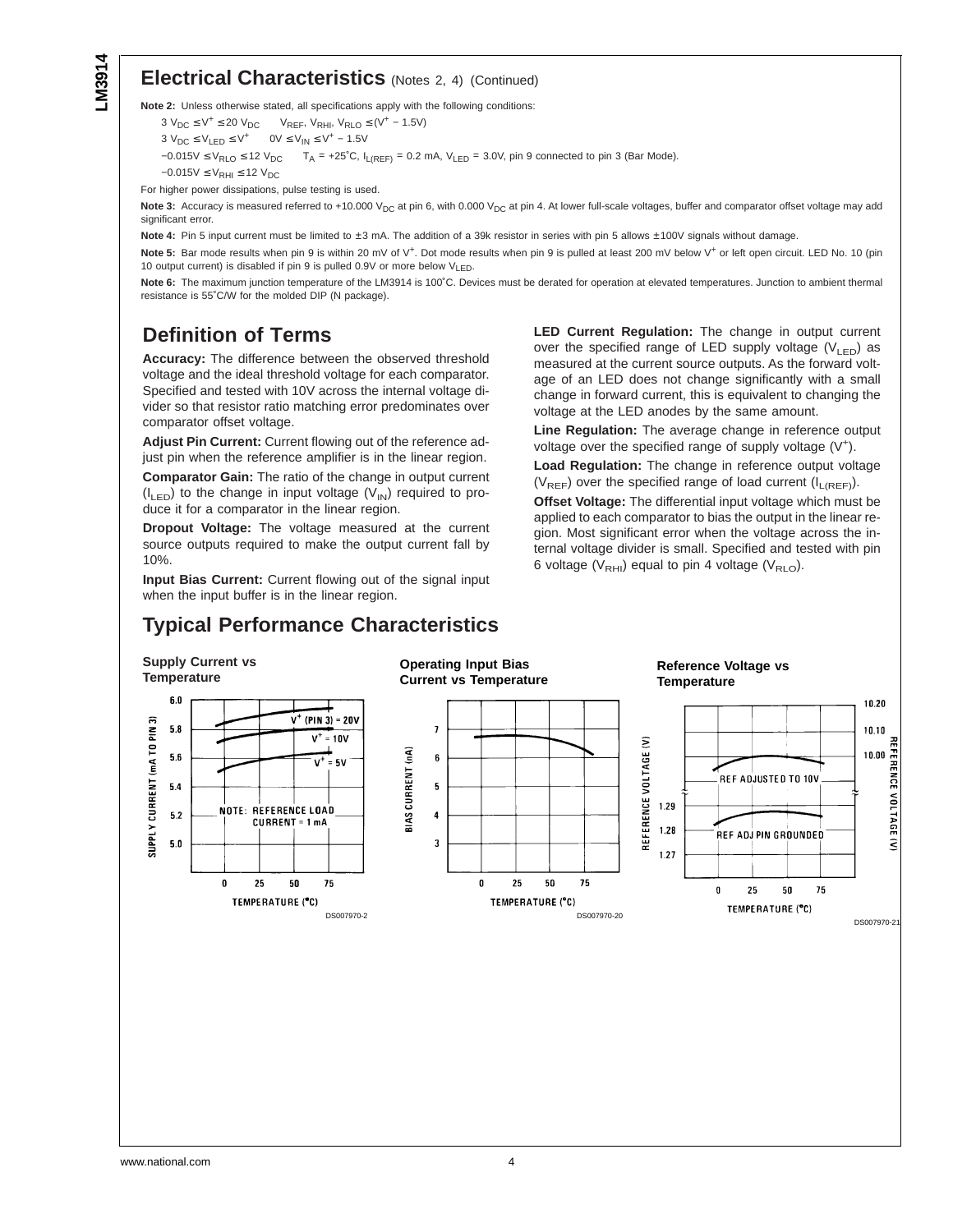## **Typical Performance Characteristics (Continued)**

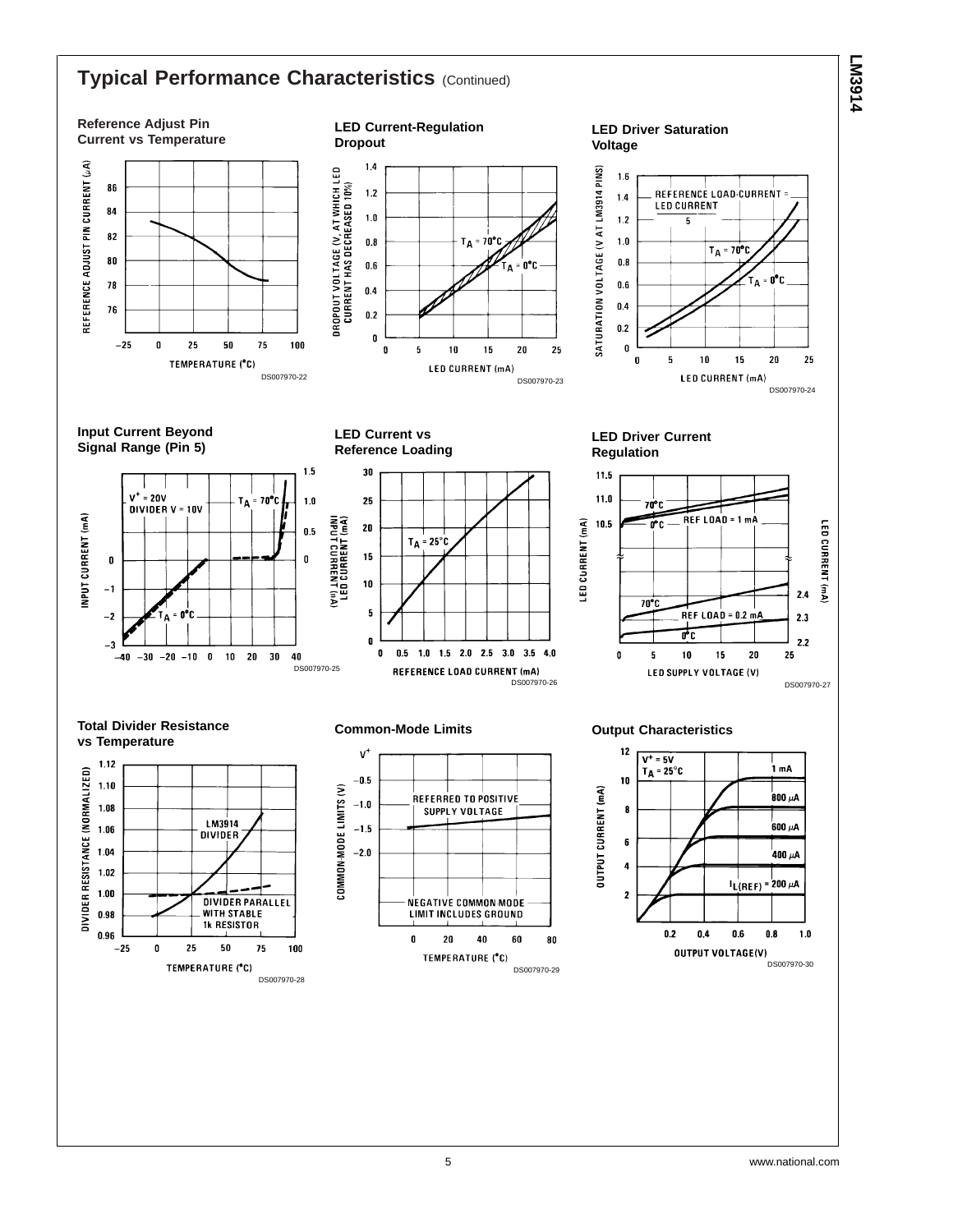**Block Diagram** (Showing Simplest Application)

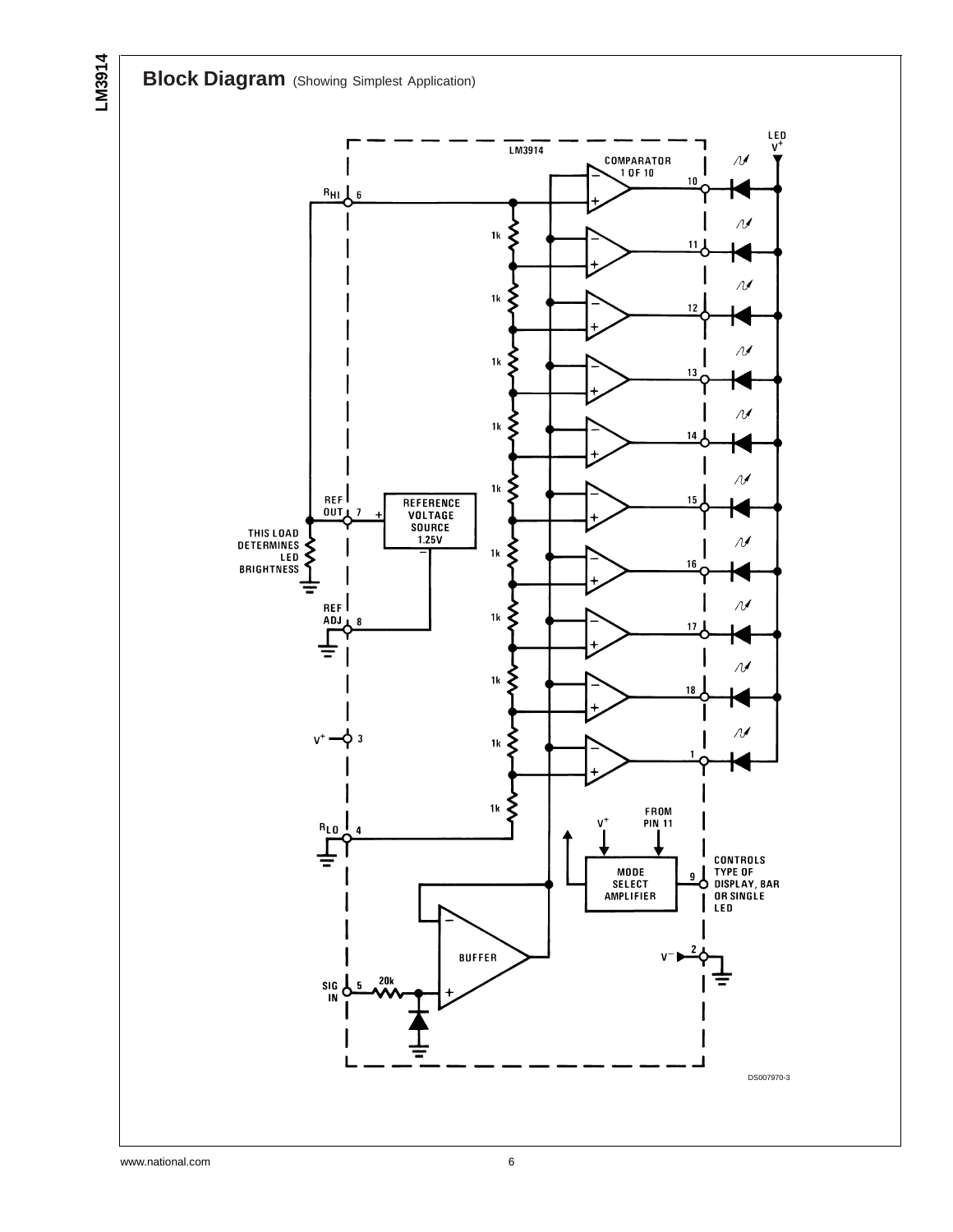## **Functional Description**

The simplifed LM3914 block diagram is to give the general idea of the circuit's operation. A high input impedance buffer operates with signals from ground to 12V, and is protected against reverse and overvoltage signals. The signal is then applied to a series of 10 comparators; each of which is biased to a different comparison level by the resistor string.

In the example illustrated, the resistor string is connected to the internal 1.25V reference voltage. In this case, for each 125 mV that the input signal increases, a comparator will switch on another indicating LED. This resistor divider can be connected between any 2 voltages, providing that they are 1.5V below V<sup>+</sup> and no less than V<sup>−</sup> . If an expanded scale meter display is desired, the total divider voltage can be as little as 200 mV. Expanded-scale meter displays are more accurate and the segments light uniformly only if bar mode is used. At 50 mV or more per step, dot mode is usable.

#### **INTERNAL VOLTAGE REFERENCE**

The reference is designed to be adjustable and develops a nominal 1.25V between the REF OUT (pin 7) and REF ADJ (pin 8) terminals. The reference voltage is impressed across program resistor R1 and, since the voltage is constant, a constant current  $I_1$  then flows through the output set resistor R2 giving an output voltage of:



Since the 120 µA current (max) from the adjust terminal represents an error term, the reference was designed to minimize changes of this current with  $V^+$  and load changes.

#### **CURRENT PROGRAMMING**

A feature not completely illustrated by the block diagram is the LED brightness control. The current drawn out of the reference voltage pin (pin 7) determines LED current. Approximately 10 times this current will be drawn through each lighted LED, and this current will be relatively constant despite supply voltage and temperature changes. Current drawn by the internal 10-resistor divider, as well as by the external current and voltage-setting divider should be included in calculating LED drive current. The ability to modulate LED brightness with time, or in proportion to input voltage and other signals can lead to a number of novel displays or ways of indicating input overvoltages, alarms, etc.

#### **MODE PIN USE**

Pin 9, the Mode Select input controls chaining of multiple LM3914s, and controls bar or dot mode operation. The following tabulation shows the basic ways of using this input. Other more complex uses will be illustrated in the applications.

**Bar Graph Display:** Wire Mode Select (pin 9) directly to pin  $3 (V + pin)$ .

**Dot Display, Single LM3914 Driver:** Leave the Mode Select pin open circuit.

**Dot Display, 20 or More LEDs:** Connect pin 9 of the first driver in the series (i.e., the one with the lowest input voltage comparison points) to pin 1 of the next higher LM3914 driver. Continue connecting pin 9 of lower input drivers to pin 1 of higher input drivers for 30, 40, or more LED displays. The last LM3914 driver in the chain will have pin 9 wired to pin 11. All previous drivers should have a 20k resistor in parallel with LED No. 9 (pin 11 to  $V_{LED}$ ).

## **Mode Pin Functional Description**

This pin actually performs two functions. Refer to the simplified block diagram below.





\*High for bar

#### **DOT OR BAR MODE SELECTION**

The voltage at pin 9 is sensed by comparator C1, nominally referenced to  $(V^+ - 100 \text{ mV})$ . The chip is in bar mode when pin 9 is above this level; otherwise it's in dot mode. The comparator is designed so that pin 9 can be left open circuit for dot mode.

Taking into account comparator gain and variation in the 100 mV reference level, pin 9 should be no more than 20 mV below V<sup>+</sup> for bar mode and more than 200 mV below V<sup>+</sup> (or open circuit) for dot mode. In most applications, pin 9 is either open (dot mode) or tied to  $V^+$  (bar mode). In bar mode, pin 9 should be connected directly to pin 3. Large currents drawn from the power supply (LED current, for example) should not share this path so that large IR drops are avoided.

#### **DOT MODE CARRY**

In order for the display to make sense when multiple LM3914s are cascaded in dot mode, special circuitry has been included to shut off LED No. 10 of the first device when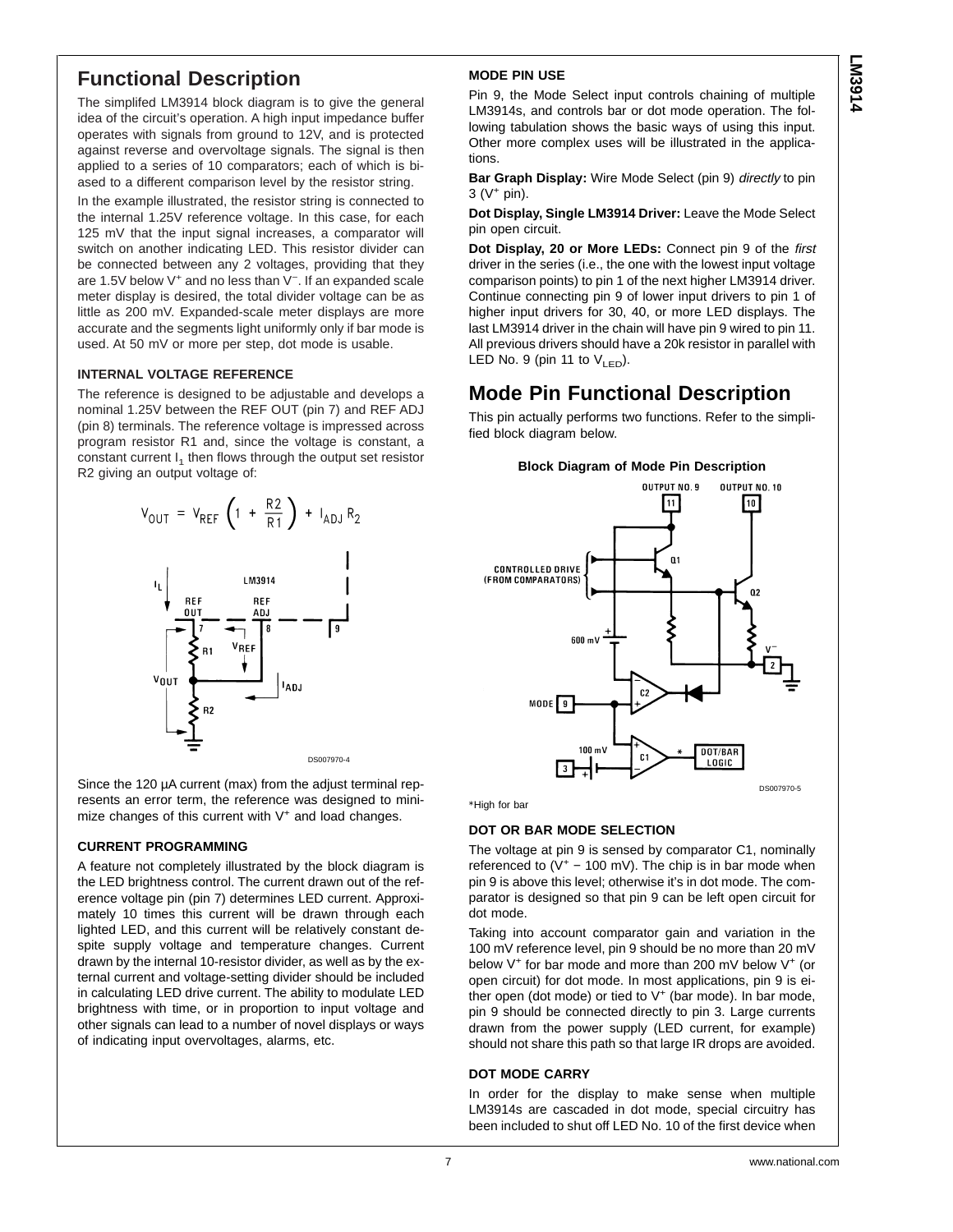# **Mode Pin Functional Description**

(Continued)

LED No. 1 of the second device comes on. The connection for cascading in dot mode has already been described and is depicted below.

As long as the input signal voltage is below the threshold of the second LM3914, LED No. 11 is off. Pin 9 of LM3914 No. 1 thus sees effectively an open circuit so the chip is in dot mode. As soon as the input voltage reaches the threshold of LED No. 11, pin 9 of LM3914 No. 1 is pulled an LED drop (1.5V or more) below  $V_{LED}$ . This condition is sensed by comparator C2, referenced 600 mV below  $V_{LED}$ . This forces the output of C2 low, which shuts off output transistor Q2, extinguishing LED No. 10.

 $V_{LED}$  is sensed via the 20k resistor connected to pin 11. The very small current (less than 100 µA) that is diverted from LED No. 9 does not noticeably affect its intensity.

An auxiliary current source at pin 1 keeps at least 100 µA flowing through LED No. 11 even if the input voltage rises high enough to extinguish the LED. This ensures that pin 9 of LM3914 No. 1 is held low enough to force LED No. 10 off when any higher LED is illuminated. While 100 µA does not normally produce significant LED illumination, it may be noticeable when using high-efficiency LEDs in a dark environment. If this is bothersome, the simple cure is to shunt LED No. 11 with a 10k resistor. The 1V IR drop is more than the 900 mV worst case required to hold off LED No. 10 yet small enough that LED No. 11 does not conduct significantly.

#### **OTHER DEVICE CHARACTERISTICS**

The LM3914 is relatively low-powered itself, and since any number of LEDs can be powered from about 3V, it is a very efficient display driver. Typical standby supply current (all LEDs OFF) is 1.6 mA (2.5 mA max). However, any reference loading adds 4 times that current drain to the  $V^+$  (pin 3) supply input. For example, an LM3914 with a 1 mA reference pin load (1.3k), would supply almost 10 mA to every LED while drawing only 10 mA from its V<sup>+</sup> pin supply. At full-scale, the IC is typically drawing less than 10% of the current supplied to the display.

The display driver does not have built-in hysteresis so that the display does not jump instantly from one LED to the next. Under rapidly changing signal conditions, this cuts down high frequency noise and often an annoying flicker. An "overlap" is built in so that at no time between segments are all LEDs completely OFF in the dot mode. Generally 1 LED fades in while the other fades out over a mV or more of range (Note 3). The change may be much more rapid between LED No. 10 of one device and LED No. 1 of a second device "chained" to the first.

The LM3914 features individually current regulated LED driver transistors. Further internal circuitry detects when any driver transistor goes into saturation, and prevents other circuitry from drawing excess current. This results in the ability of the LM3914 to drive and regulate LEDs powered from a pulsating DC power source, i.e., largely unfiltered. (Due to possible oscillations at low voltages a nominal bypass capacitor consisting of a 2.2 µF solid tantalum connected from the pulsating LED supply to pin 2 of the LM3914 is recommended.) This ability to operate with low or fluctuating voltages also allows the display driver to interface with logic circuitry, opto-coupled solid-state relays, and low-current incandescent lamps.

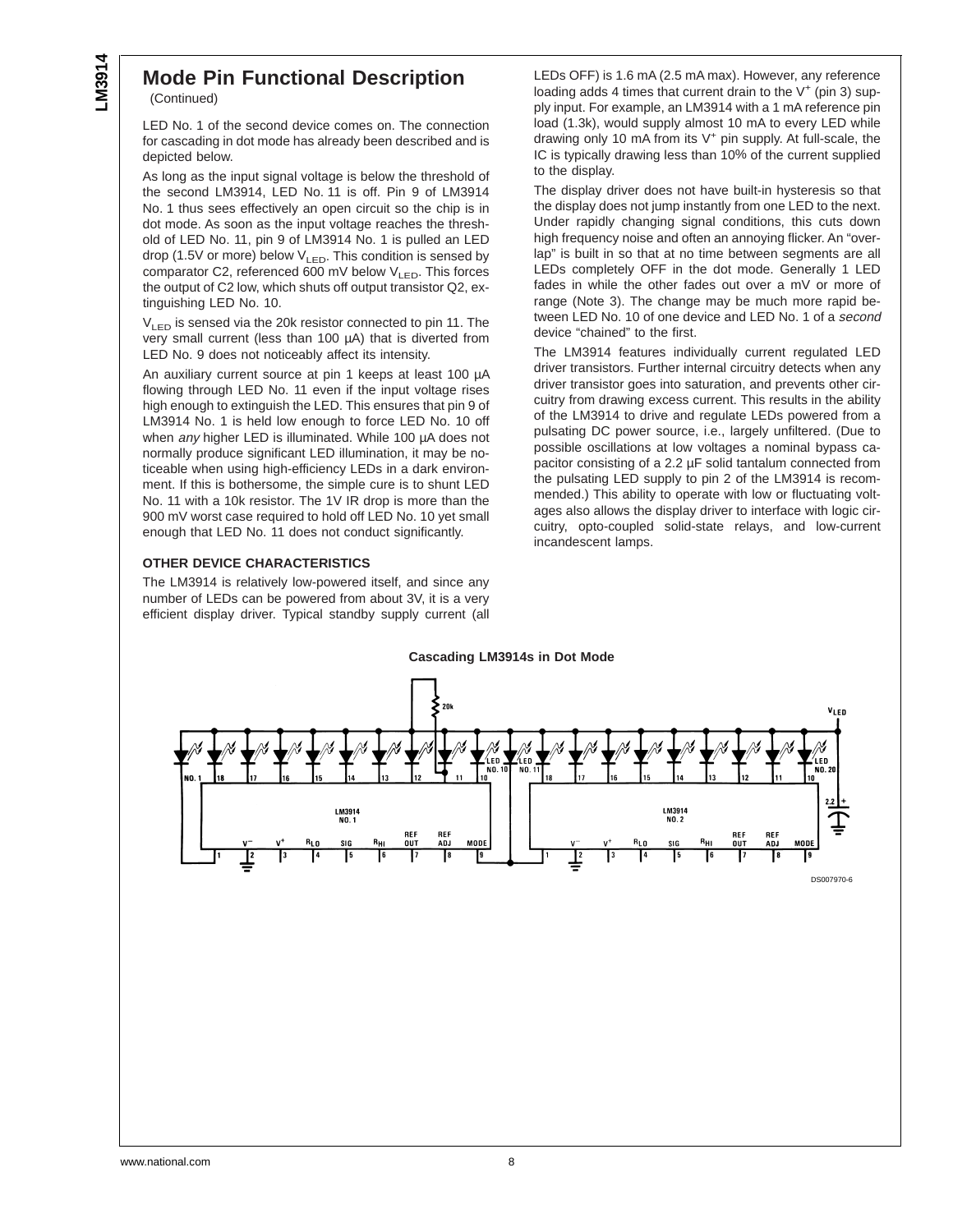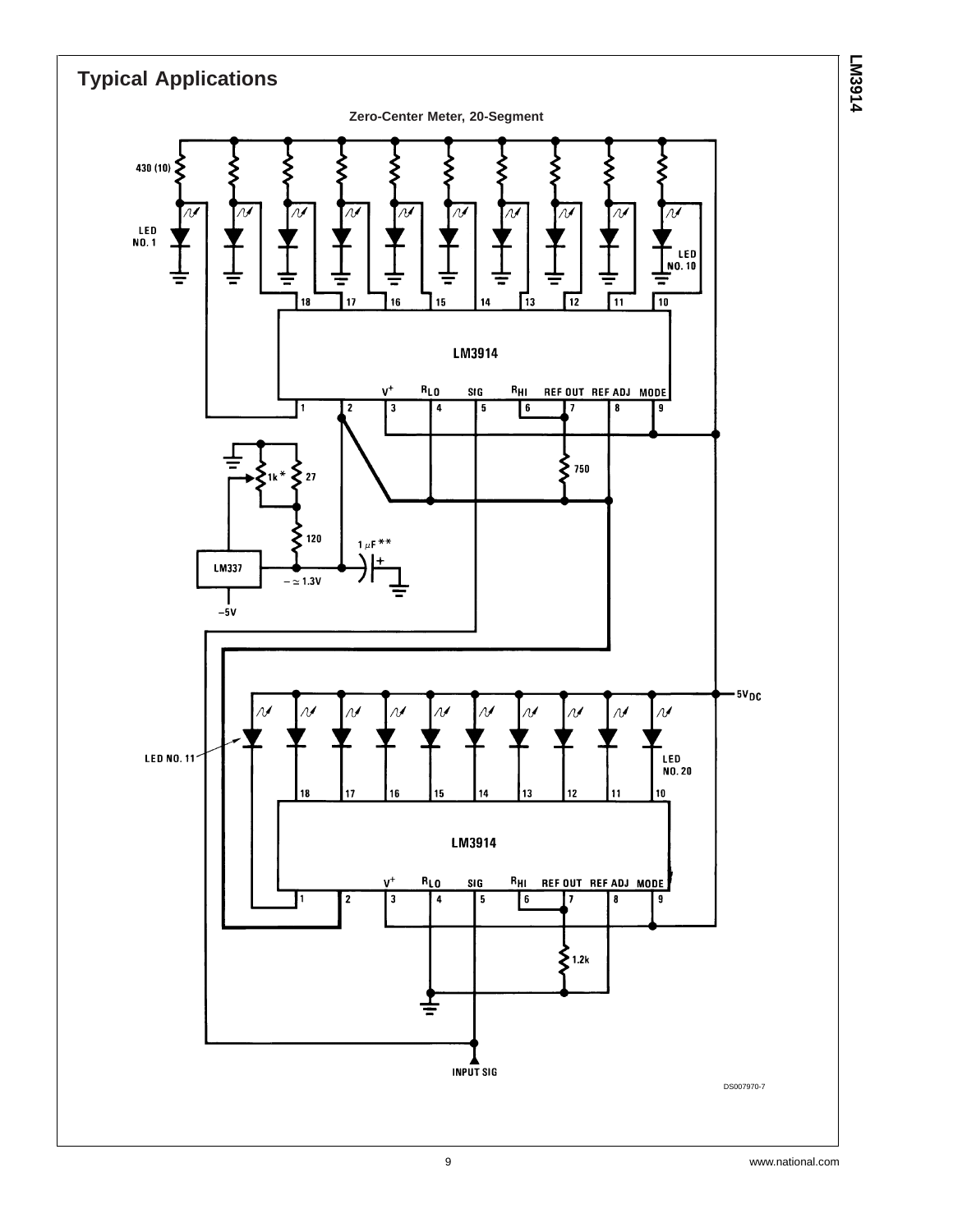**LM3914**

# **Typical Applications** (Continued)





\*This application illustrates that the LED supply needs practically no filtering

**Calibration:** With a precision meter between pins 4 and 6 adjust R1 for voltage V<sub>D</sub> of 1.20V. Apply 4.94V to pin 5, and adjust R4 until LED No. 5 just lights.<br>The adjustments are non-interacting.

#### **Application Example: Grading 5V Regulators**

| <b>Highest No.</b><br>LED on | Color  | V <sub>OUT(MIN)</sub> |
|------------------------------|--------|-----------------------|
| 10                           | Red    | 5.54                  |
| 9                            | Red    | 5.42                  |
| 8                            | Yellow | 5.30                  |
| 7                            | Green  | 5.18                  |
| 6                            | Green  | 5.06                  |
|                              | 5V     |                       |
| 5                            | Green  | 4.94                  |
| 4                            | Green  | 4.82                  |
| 3                            | Yellow | 4.7                   |
| $\overline{2}$               | Red    | 4.58                  |
|                              | Red    | 4.46                  |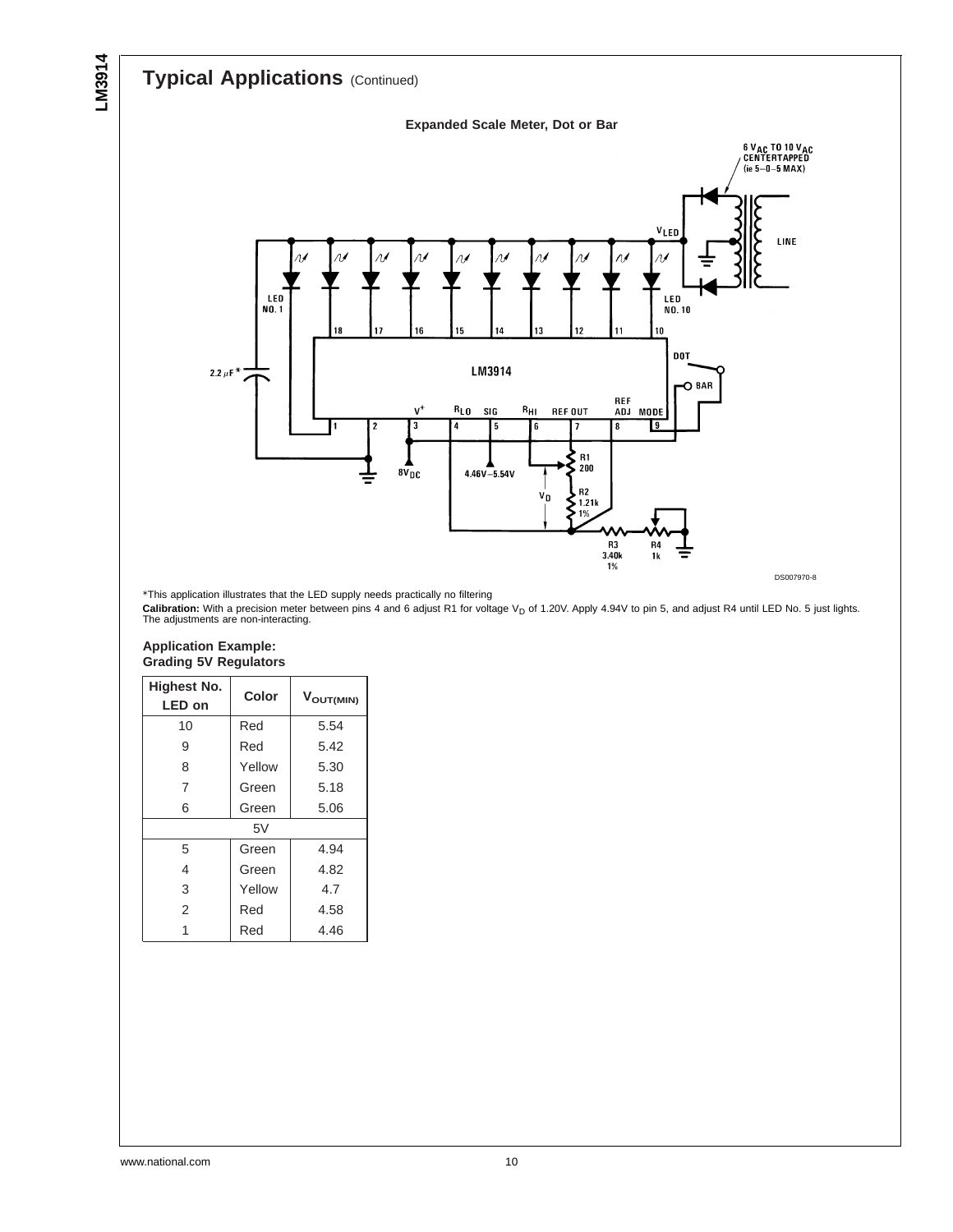

LEDs light up as illustrated with the upper lit LED indicating the actual input voltage. The display appears to increase resolution and provides an analog indication of overrange.



**Indicator and Alarm, Full-Scale Changes Display from Dot to Bar**

DS007970-10

\*The input to the Dot-Bar Switch may be taken from cathodes of other LEDs. Display will change to bar as soon as the LED so selected begins to light.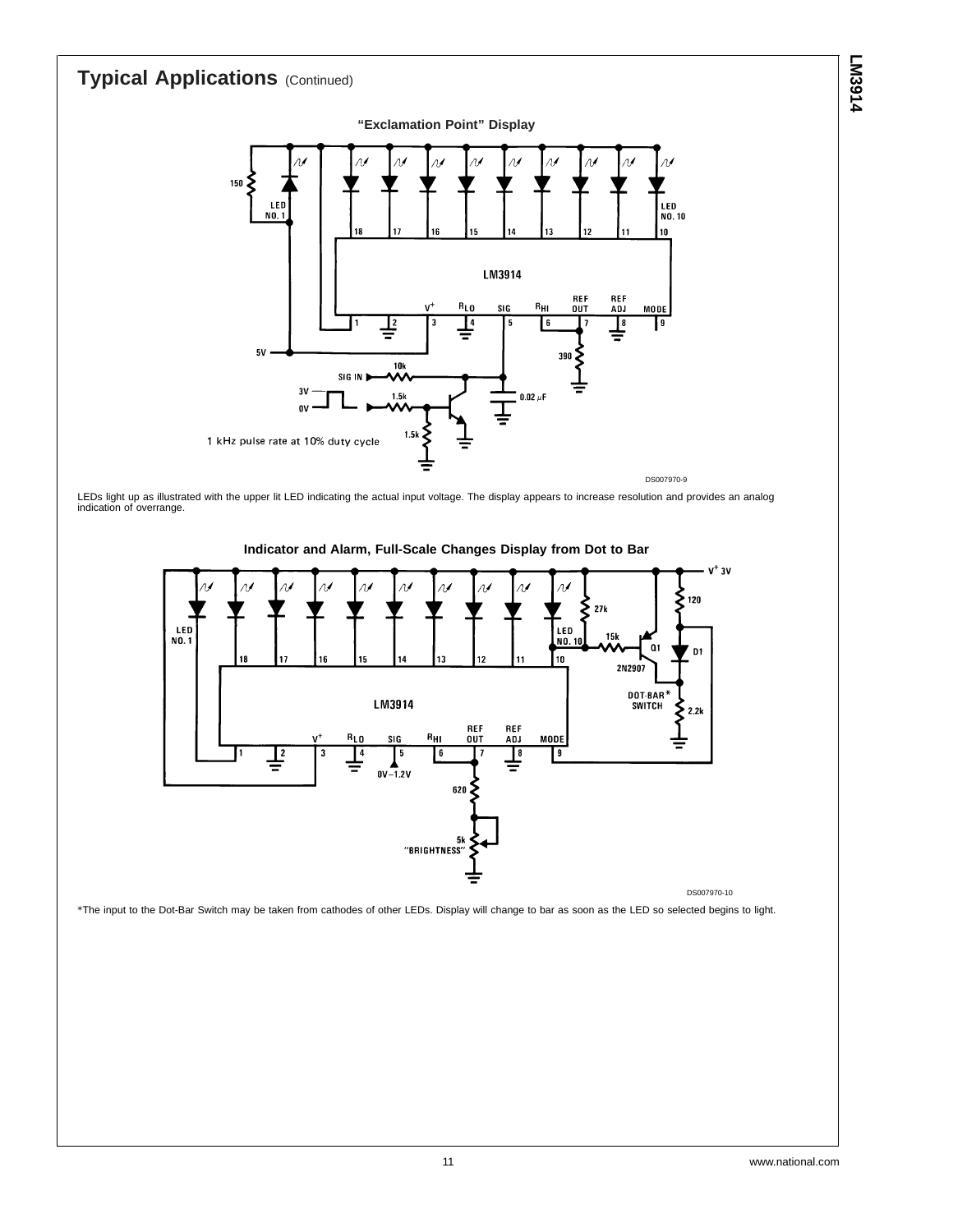**LM3914**



Full-scale causes the full bar display to flash. If the junction of R1 and C1 is connected to a different LED cathode, the display will flash when that LED lights, and at any higher input signal.



**Adding Hysteresis (Single Supply, Bar Mode Only)**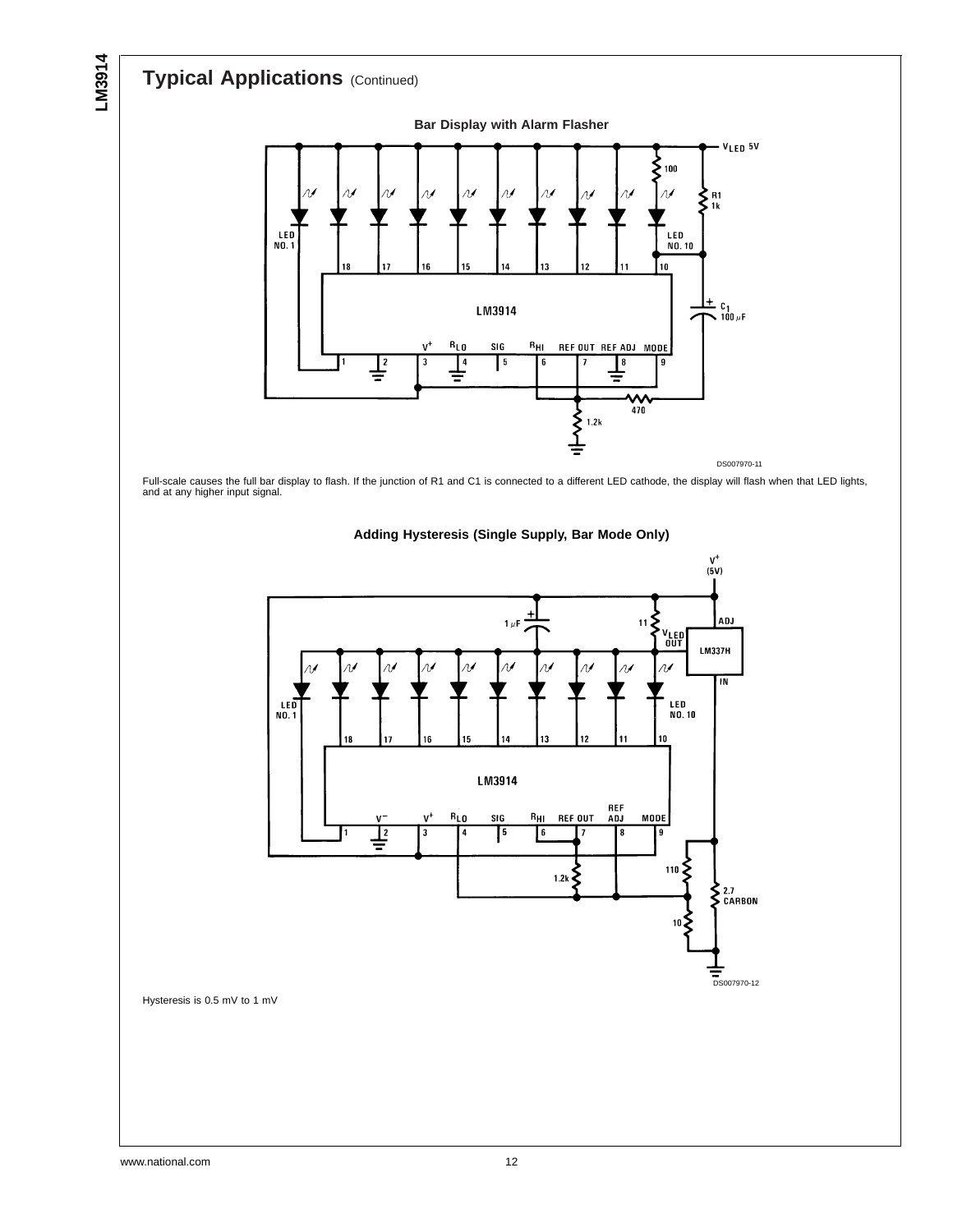#### **Operating with a High Voltage Supply (Dot Mode Only)**



The LED currents are approximately 10 mA, and the LM3914 outputs operate in saturation for minimum dissipation. \*This point is partially regulated and decreases in voltage with temperature. Voltage requirements of the LM3914 also decrease with temperature.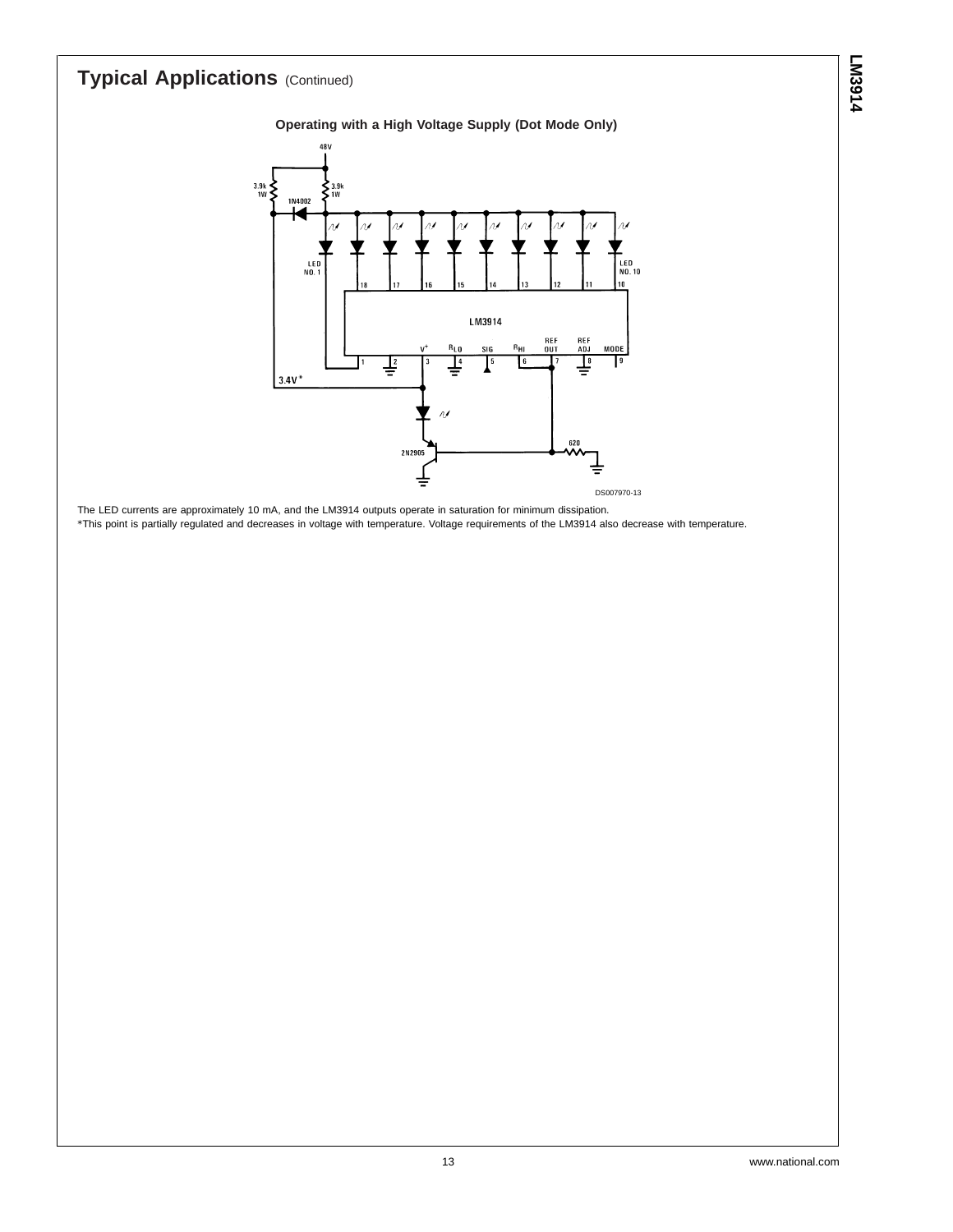

**20-Segment Meter with Mode Switch**

\*The exact wiring arrangement of this schematic shows the need for Mode Select (pin 9) to sense the V<sup>+</sup> voltage exactly as it appears on pin 3. Programs LEDs to 10 mA

## **Application Hints**

Three of the most commonly needed precautions for using the LM3914 are shown in the first typical application drawing showing a 0V–5V bar graph meter. The most difficult problem occurs when large LED currents are being drawn, especially in bar graph mode. These currents flowing out of the ground pin cause voltage drops in external wiring, and thus errors and oscillations. Bringing the return wires from signal sources, reference ground and bottom of the resistor string (as illustrated) to a single point very near pin 2 is the best solution.

Long wires from  $V_{LED}$  to LED anode common can cause oscillations. Depending on the severity of the problem 0.05 µF to 2.2 µF decoupling capacitors from LED anode common to pin 2 will damp the circuit. If LED anode line wiring is inaccessible, often similar decoupling from pin 1 to pin 2 will be sufficient.

If LED turn ON seems slow (bar mode) or several LEDs light (dot mode), oscillation or excessive noise is usually the problem. In cases where proper wiring and bypassing fail to stop oscillations, V<sup>+</sup> voltage at pin 3 is usually below suggested limits. Expanded scale meter applications may have one or both ends of the internal voltage divider terminated at relatively high value resistors. These high-impedance ends should be bypassed to pin 2 with at least a 0.001 µF capacitor, or up to 0.1 µF in noisy environments.

Power dissipation, especially in bar mode should be given consideration. For example, with a 5V supply and all LEDs programmed to 20 mA the driver will dissipate over 600 mW. In this case a  $7.5\Omega$  resistor in series with the LED supply will cut device heating in half. The negative end of the resistor should be bypassed with a 2.2 µF solid tantalum capacitor to pin 2 of the LM3914.

Turning OFF of most of the internal current sources is accomplished by pulling positive on the reference with a current source or resistance supplying 100 µA or so. Alternately, the input signal can be gated OFF with a transistor switch.

Other special features and applications characteristics will be illustrated in the following applications schematics. Notes have been added in many cases, attempting to cover any special procedures or unusual characteristics of these applications. A special section called "Application Tips for the LM3914 Adjustable Reference" has been included with these schematics.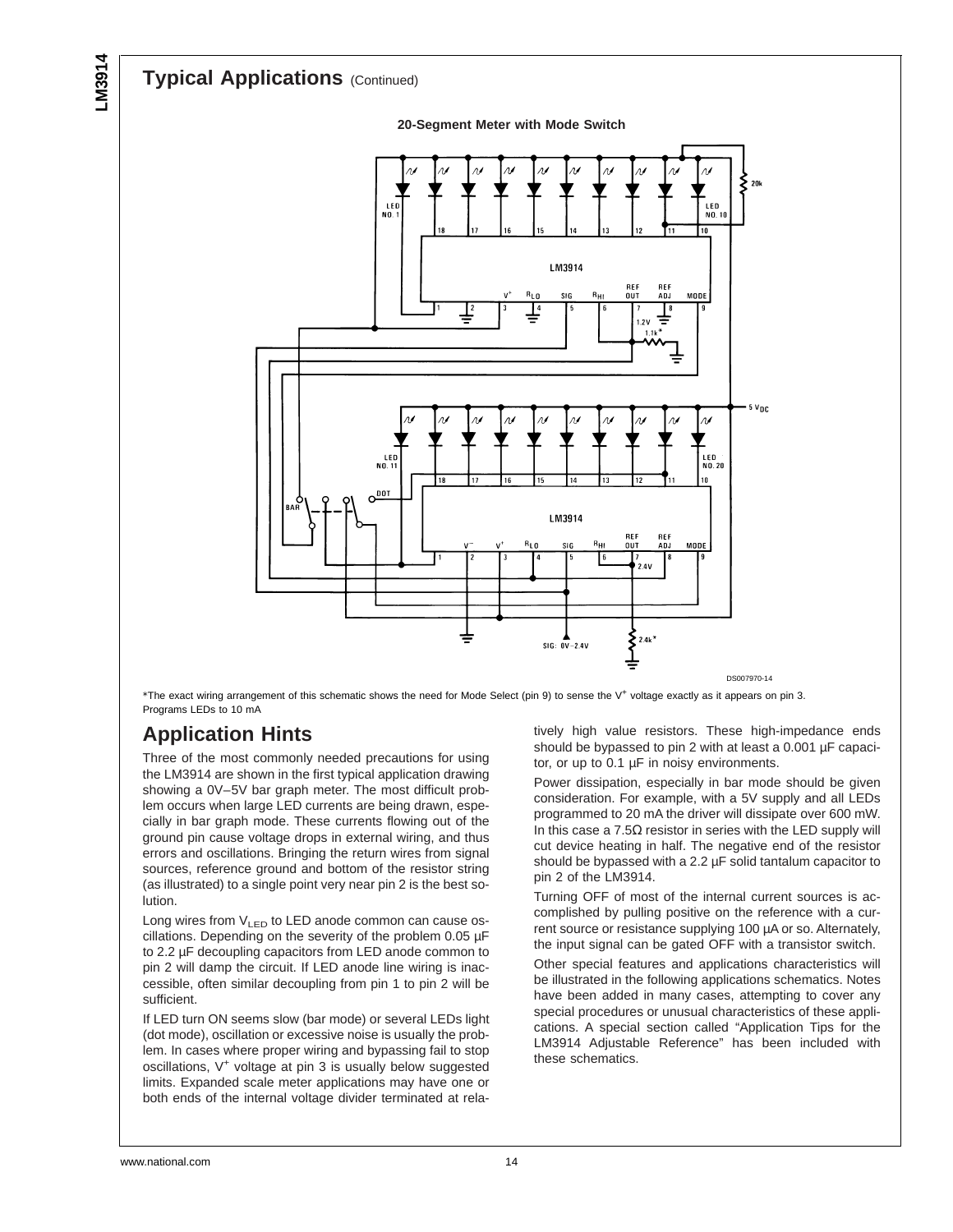## **Application Hints (Continued)**

#### **APPLICATION TIPS FOR THE LM3914 ADJUSTABLE REFERENCE**

#### **GREATLY EXPANDED SCALE (BAR MODE ONLY)**

Placing the LM3914 internal resistor divider in parallel with a section ( $\approx$ 230 $\Omega$ ) of a stable, low resistance divider greatly reduces voltage changes due to IC resistor value changes with temperature. Voltage  $V_1$  should be trimmed to 1.1V first by use of R2. Then the voltage  $V_2$  across the IC divider string can be adjusted to 200 mV, using R5 without affecting  $V_1$ . LED current will be approximately 10 mA.

#### **NON-INTERACTING ADJUSTMENTS FOR EXPANDED SCALE METER (4.5V to 5V, Bar or Dot Mode)**

This arrangement allows independent adjustment of LED brightness regardless of meter span and zero adjustments.

First,  $V_1$  is adjusted to 5V, using R2. Then the span (voltage across R4) can be adjusted to exactly 0.5V using R6 without affecting the previous adjustment.

R9 programs LED currents within a range of 2.2 mA to 20 mA after the above settings are made.

#### **Greatly Expanded Scale (Bar Mode Only)**



#### **ADJUSTING LINEARITY OF SEVERAL STACKED DIVIDERS**

Three internal voltage dividers are shown connected in series to provide a 30-step display. If the resulting analog meter is to be accurate and linear the voltage on each divider must be adjusted, preferably without affecting any other adjustments. To do this, adjust R2 first, so that the voltage across R5 is exactly 1V. Then the voltages across R3 and R4 can be independently adjusted by shunting each with selected resistors of 6 kΩ or higher resistance. This is possible because the reference of LM3914 No. 3 is acting as a constant current source.

The references associated with LM3914s No. 1 and No. 2 should have their Ref Adj pins (pin 8) wired to ground, and their Ref Outputs loaded by a 620Ω resistor to ground. This makes available similar 20 mA current outputs to all the LEDs in the system.

If an independent LED brightness control is desired (as in the previous application), a unity gain buffer, such as the LM310, should be placed between pin 7 and R1, similar to the previous application.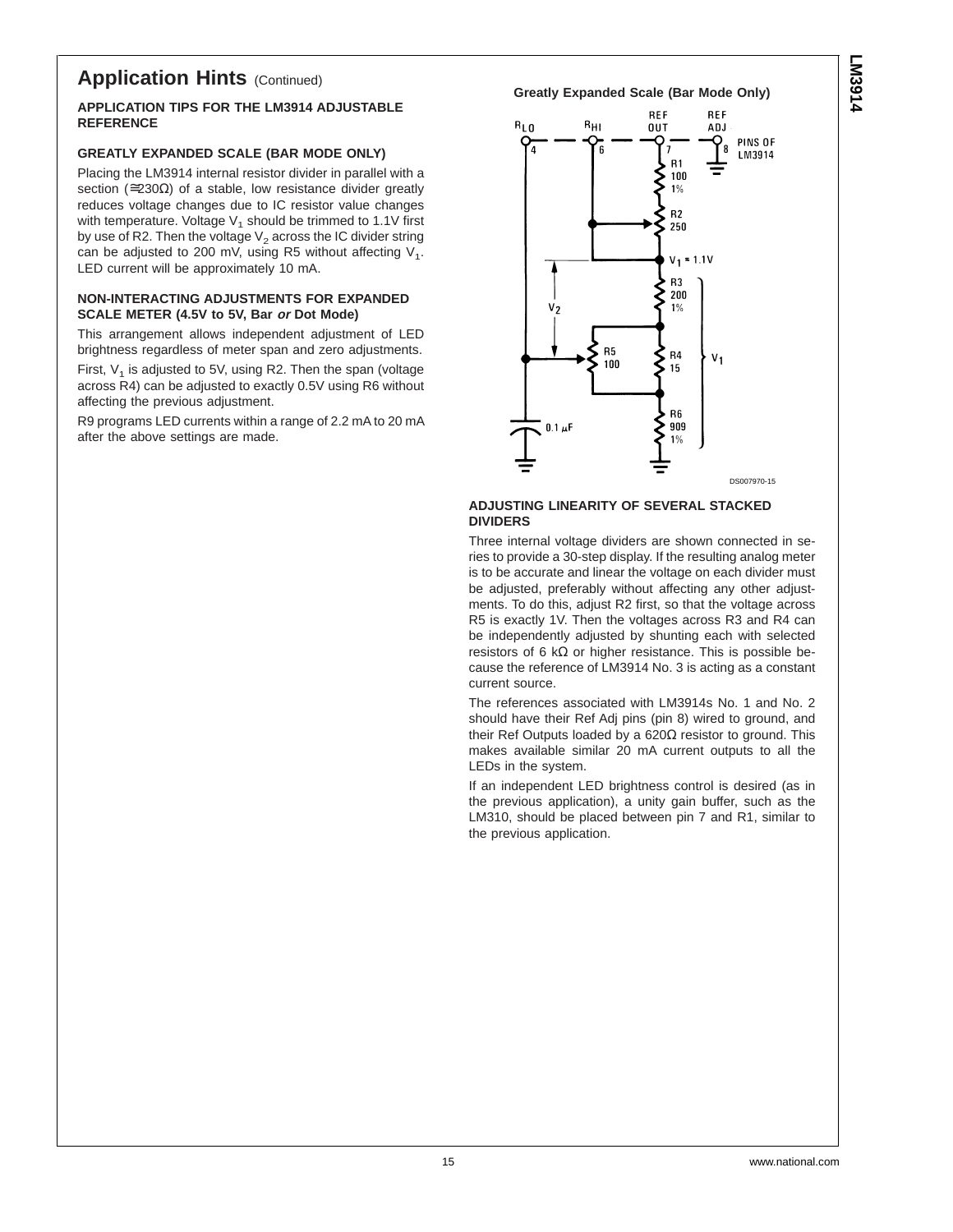## **Application Hints (Continued)**



#### **Adjusting Linearity of Several Stacked Dividers**



### **Other Applications**

- "Slow" fade bar or dot display (doubles resolution)
- 20-step meter with single pot brightness control
- 10-step (or multiples) programmer
- Multi-step or "staging" controller
- Combined controller and process deviation meter
- Direction and rate indicator (to add to DVMs)
- Exclamation point display for power saving
- Graduations can be added to dot displays. Dimly light every other LED using a resistor to ground
- Electronic "meter-relay" display could be circle or semi-circle
- Moving "hole" display indicator LED is dark, rest of bar lit
- Drives vacuum-fluorescent and LCDs using added passive parts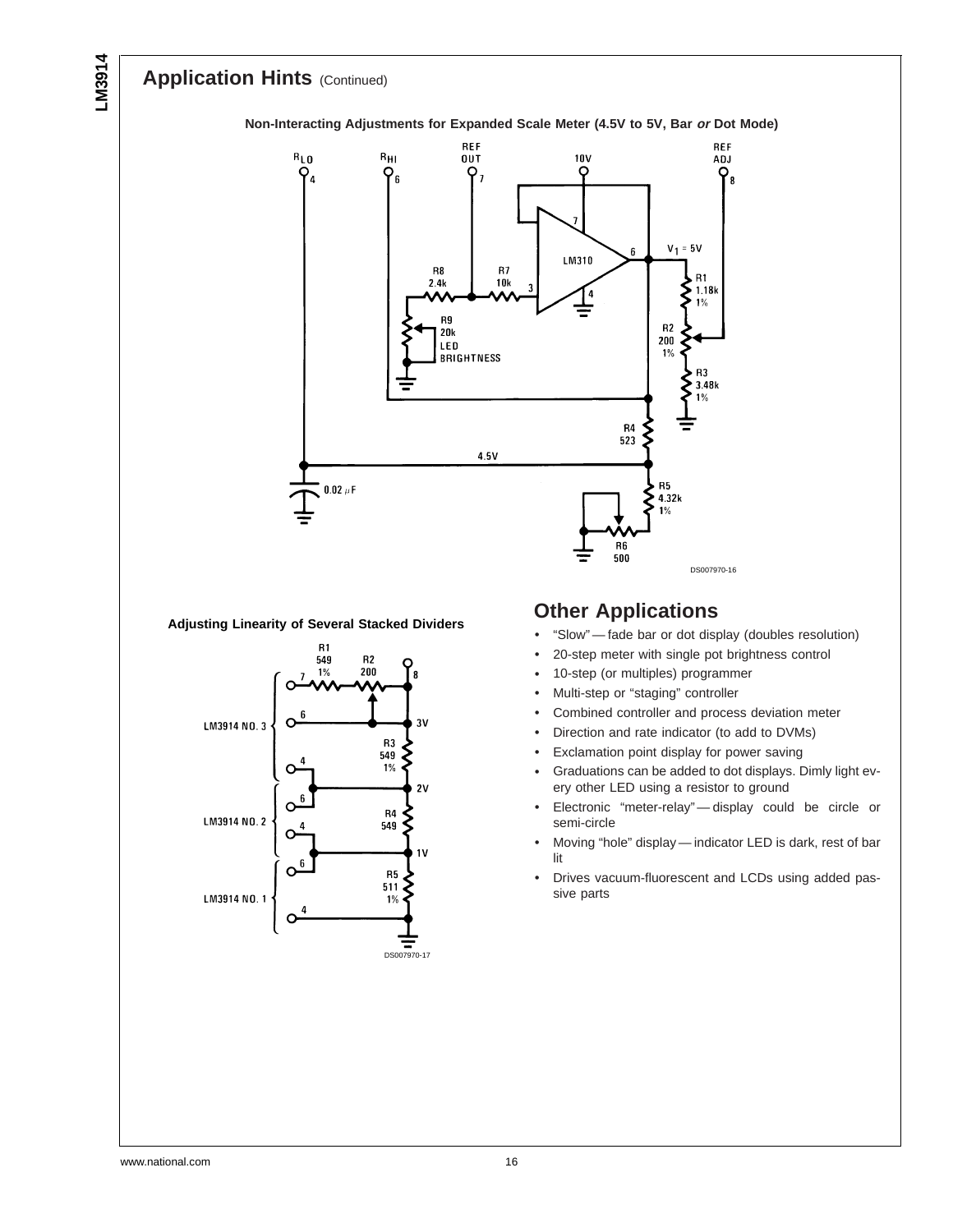## **Connection Diagrams**



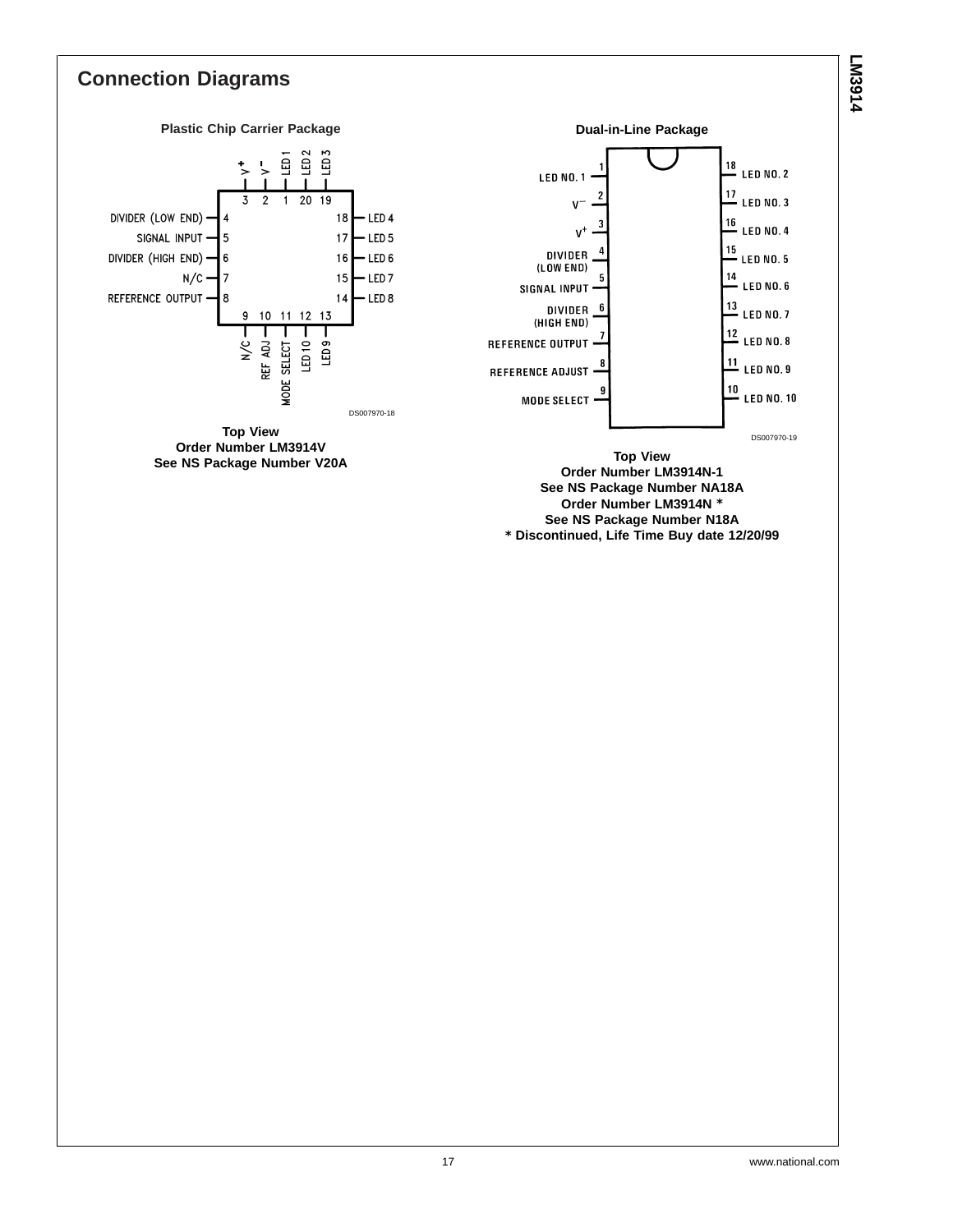